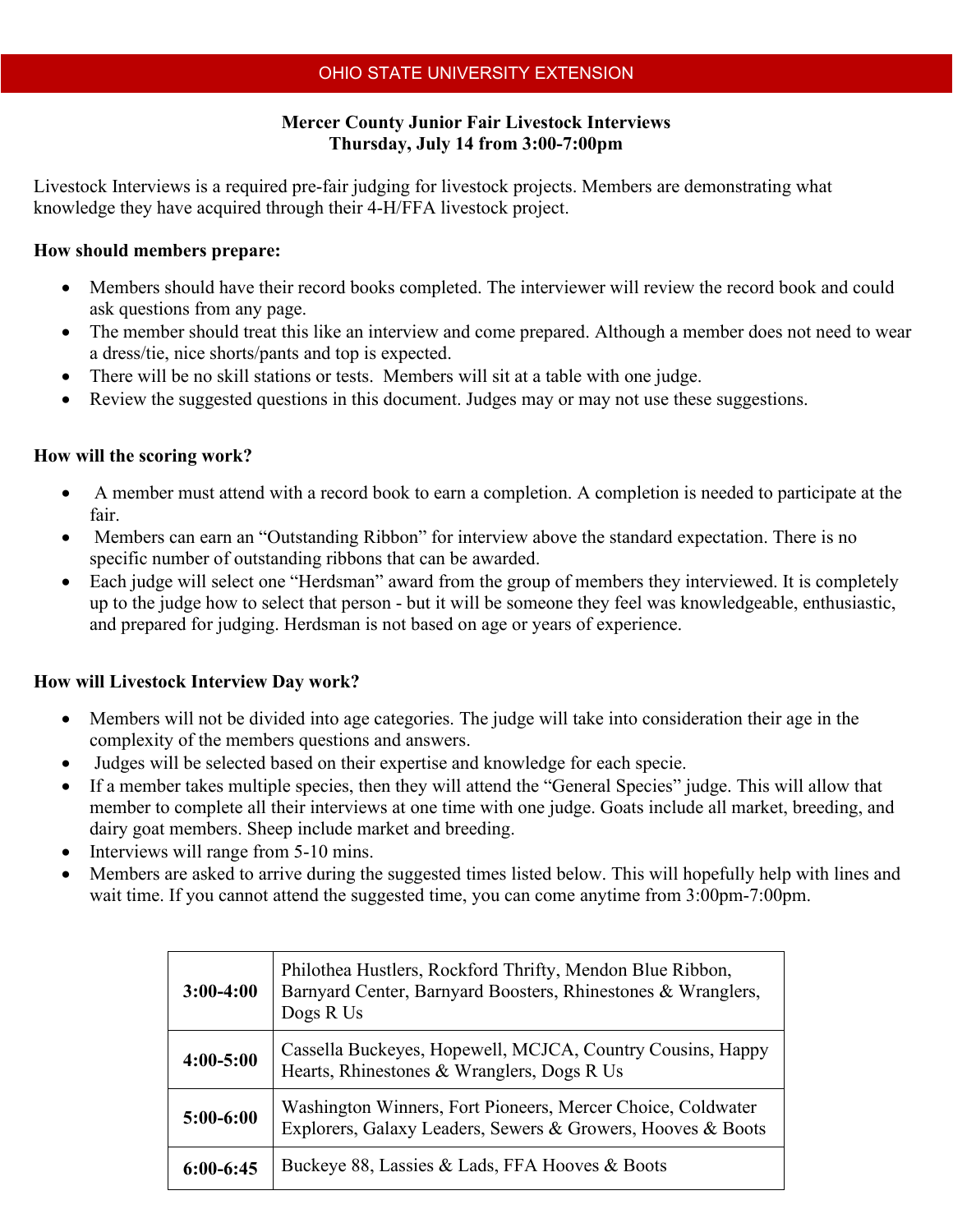### **Study Guide**

#### **Sheep, Goat, Swine, Beef, Dairy, Rabbit, Poultry**

Remember these are suggested questions only and will allow the member to practice at home. There are suggested age brackets for difficultness of questions. Awards are not given based on age categories.

#### **General: ALL**

- Tell me about your project animal (s) (breed, date of birth, where it came from, etc.)
- Tell me about how you care for your animal (s) each day

# **Junior: 8 to 12 years of age as of January 1**

- What is the most important nutrient that your animal needs to be healthy?
- What is the market price for your animal?
- How could you tell if your animal was sick?
- Tell me about where your animal (s) lives and how you keep it clean?
- Tell me 5 things you would pack in your show box to bring to the fair.
- What do you think will be the most fun part of taking your steer to the fair? The least fun?

# **Intermediate: 13 to 14 years as of January 1**

- Tell me about what you feed your animal. How often do you feed it?
- What is meant by "withdrawal time" for a medication?
- If you could improve one thing about your animal, what would it be?
- How much do you think your animal will weigh at the fair? Are you happy with that? Why or why not?
- What do you do to prepare your animal for show?
- Describe what you think is appropriate behavior when you win or lose in the showring.
- Why is it important to keep accurate records on your project? What can you do next year to keep better records?

# **Senior: 15 to 18 years as of January 1**

- If you were the judge, what would you like/dislike about your animal?
- What kind of information is contained on a medicine label? Why is it important to read all label before administering any drug?
- Why price does your animal need to bring for you to make a profit on this project?
- What do you think is the most important thing you could tech a new member taking this project? How would you go about teaching it?
- What do you think your average daily gain is for your project? Do you think this is good or bad?
- What did you learn this year that you didn't know before?
- If you took this project in the future, what would you do differently?
- Have your experiences with your project and in 4-H/FFA helped you decide what you would like to do as a future career?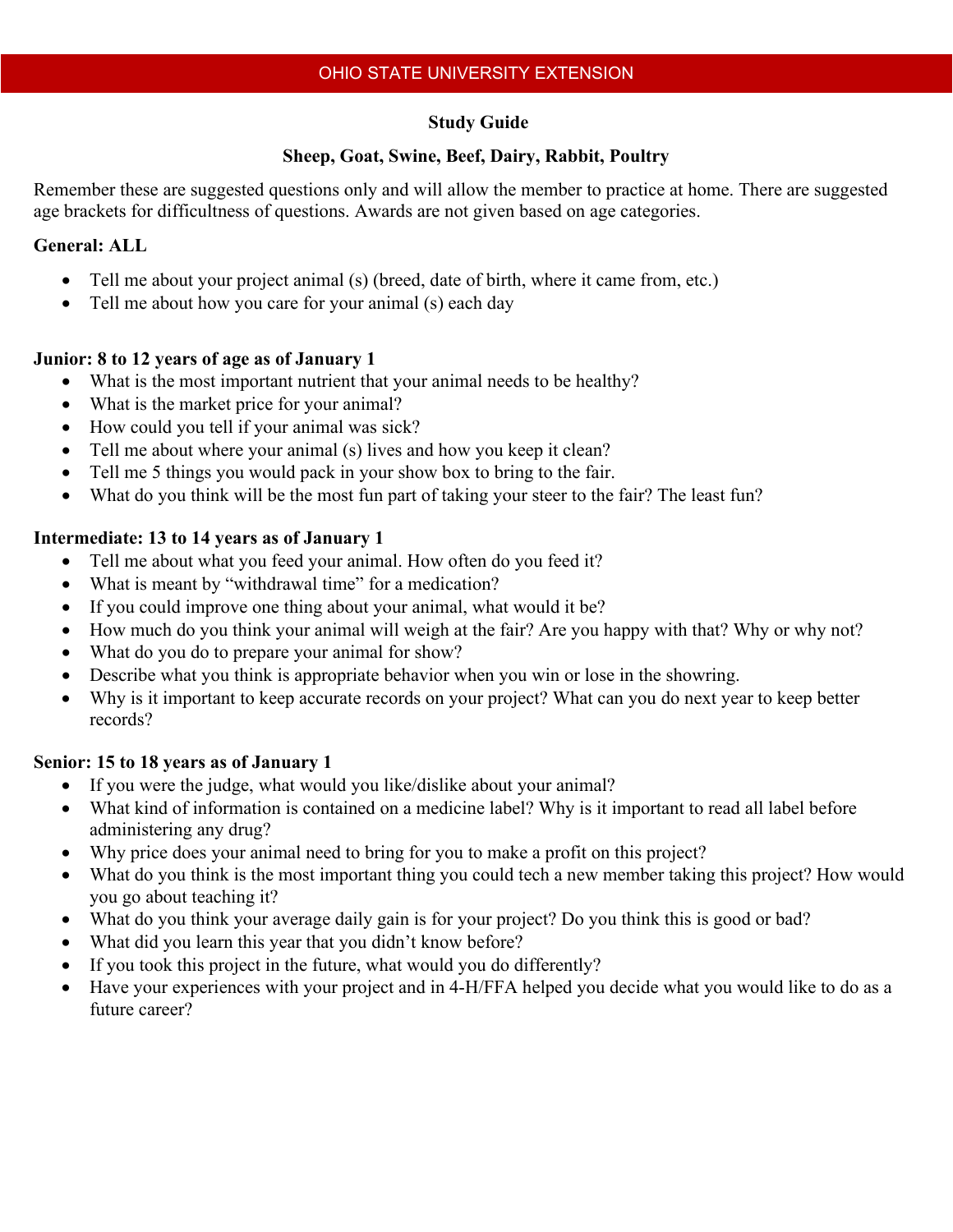# **Horse Projects**

### **Junior: 8 to 12 years of age as of January 1**

- Tell me how you take care of your horse. (Should be able to generally talk about feeding and grooming.)
- What breed is your horse?
- How can you tell if your horse is sick?
- How would you describe your horse's personality?
- What do you think will be the most fun part of taking your horse to the fair? The least fun?

# **Intermediate: 13 to 14 years as of January 1**

- Tell me about how you train your horse. How often do you work with it?
- What are two characteristics of your breed of horse? Do you think your horse exhibits these characteristics?
- If you could improve one thing about your horse's personality, what would it be?
- Why is it important that horses are fed a proper diet?
- Why is it important to keep accurate records on your project? What can you do next year to keep better records?

# **Senior: 15 to 18 years as of January 1**

- If you were the judge, what would you like/dislike about your horse?
- What are the basics of hoof care?
- Name two health concerns in horses. How are they treated?
- What do you think is the most important thing you could teach a new member taking a horse project? How would you go about teaching it?
- What do you think is the most important thing to a successful training program? Why?